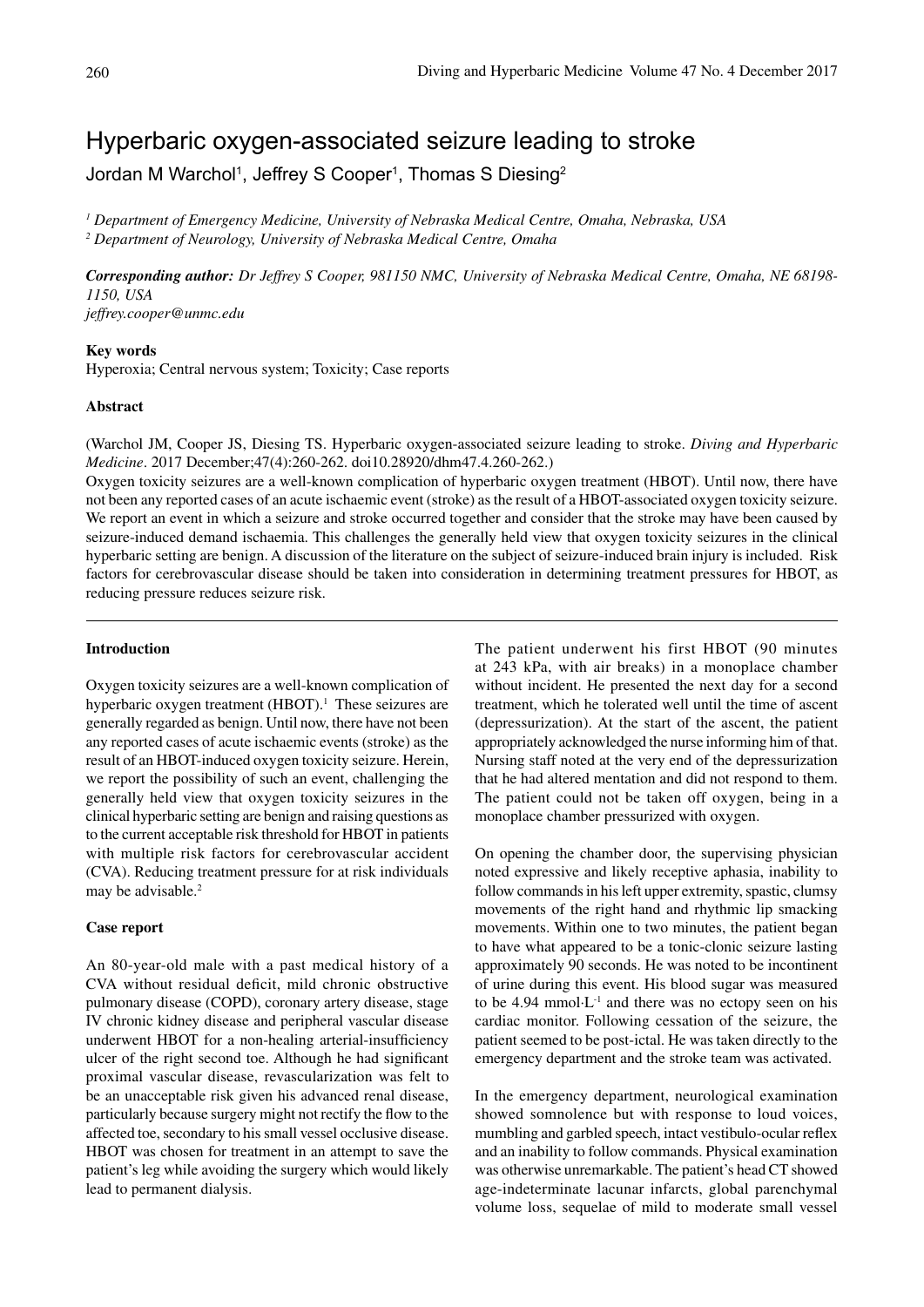ischaemic disease but no evidence of haemorrhage, gas or mass effect. His electrocardiogram (ECG) revealed normal sinus rhythm with 1st degree atrio-ventricular block. The patient returned to his baseline function and mental status during this examination time. He was admitted to the hospital for observation and further work-up.

Five hours after this event, he underwent a brain MRI which showed acute to sub-acute infarcts of his right putamen and right frontoparietal cortex. The diffusion weighted, ADC, and T2 weighted sequences indicate that the ischaemia had to have occurred on that day or, less likely, in the several days prior to the event. MR angiography was not indicated as this pattern of ischaemia is not suggestive of a single large artery distribution. There was no reason to do angiography. Carotid Doppler ultrasound revealed mild (1–49%) stenosis of his right carotid artery and moderate (50–69%) stenosis of his left carotid artery.

Chest X-ray showed only postoperative changes in the right lung base and low lung volumes with mild bibasilar atelectasis. There was no evidence of pneumothorax, blebs or other COPD findings. Echocardiography demonstrated no evidence of shunting across the inter-atrial septum. There was aortic valve sclerosis and mitral calcification but no sign of thrombus or other potential source of emboli. Electroencephalography (EEG) was consistent with the presence of moderate diffuse cerebral dysfunction; there were no epileptiform discharges or seizures recorded. The patient was believed to have suffered a seizure as a result of CNS oxygen toxicity, a known complication of HBOT. This seizure was thought to have provoked his stroke and therefore further HBOT was deemed to comprise more risk than benefit to him and his treatment was discontinued.

#### **Discussion**

Seizures during HBOT are a well-known complication of such therapy and occur with a  $0.03\%$  incidence.<sup>1</sup> Incidence increases with treatment pressure, and may be almost nonexistent at 202 kPa (2.0 ATA) or lower.2 These seizures "*may occur suddenly without warning or they may be preceded by an aura or sequence of premonitory sensations*".1 Oxygen toxicity seizures generally present with tonicclonic convulsions; however, they may also start as focal seizures.<sup>1,3</sup> In this case, the patient had both lip twitching and tonic-clonic seizure, both of which are characteristic signs of oxygen toxicity.<sup>1</sup> The pathophysiology of oxygen toxicity seizures is only partially understood, but it is known that cerebral blood flow is increasingly reduced at higher partial pressures of oxygen.4 This is postulated to be owing to the increased arterial oxygen tension, which causes slight hyperventilation, decreased cerebral blood flow and arterial hypocapnia. However, hyperoxia has also been shown to cause an independent cerebral vasoconstrictive effect.

Regarding the aetiology of this patient's seizure, it is unusual in that the patient did not go on to full-blown tonic-clonic activity until he was out of the chamber. This raises a question about whether the seizure was indeed due to oxygen toxicity and presents an interesting differential diagnosis conundrum. Other possibilities for this event include stroke-induced seizure (perhaps from an embolic event), coincidental seizure from prior infarct or disorder, presyncope (cerebral hypoperfusion) and cerebral gas embolism. Other than prior stroke, the patient had no other seizure history or risk factors. The only MRI evidence of his old stroke was "*scattered foci of T2 hyperintensity throughout the hemispheric white matter, likely sequelae of mild to moderate small vessel ischaemic disease*". These lesions are incidental age-related changes. It is unlikely that such a lesion could have been an epileptogenic focus as such subcortical structures are not thought to be epileptogenic.

EEG failed to reveal an underlying epileptiform pattern. Given the chronology of the event, the hyperoxygen exposure may have triggered a heretofore potential seizure focus from prior ischaemic disease. Thus, the seizure would still be considered an oxygen toxicity event and not a coincidental, first-time seizure secondary to old stroke or a seizure due to coincidental new stroke (discussed as follows).

In this case, the stroke was thought to have been potentiated by the seizure due to the patient's presenting symptoms and the location of the stroke. The patient initially had aphasia and right upper extremity motor symptoms, which would have originated from the posterior inferior left frontal cortex. However, the infarct was found to be located in the right putamen and frontoparietal cortex. The seizure would initially have to have begun in the left frontal cortex before generalizing to the entire brain to present in the way in which it did. The stroke involving the right putamen and frontoparietal cortex would also not have been responsible for the aphasia and right arm issues seen: stroke in these areas would not result in a seizure with initial left hemisphere prodrome. Additionally, the putamen is not a seizure focus.5 It would be exceedingly unlikely that two distinct (right putamen and right frontal cortex) incidental asymptomatic strokes would happen at the same time. We conclude that this largely asymptomatic stroke was the result of the seizure.

The possibility of this event being due to presyncopal myoclonus seems unlikely. The patient was on a cardiac monitor and no dysrhythmia was noted. Although blood pressure measurements at the time of the event are not available, he had documented hypertension of 179/84 shortly after the event and 144/50 the day prior. No cause or indication exists for transient hypotension. He had what appeared to be oral automatisms of rhythmic lip and mouth movements which are highly suggestive of temporal lobe or complex partial seizures, before proceeding to a generalized tonic-clonic seizure. Hypoperfusion or presyncope can give some shaking movements, as in the case of 'limbshaking' carotid TIAs, but not complex oral movements or automatisms. Further, this mechanism fails to explain the sub-acute infarcts noted on MRI.